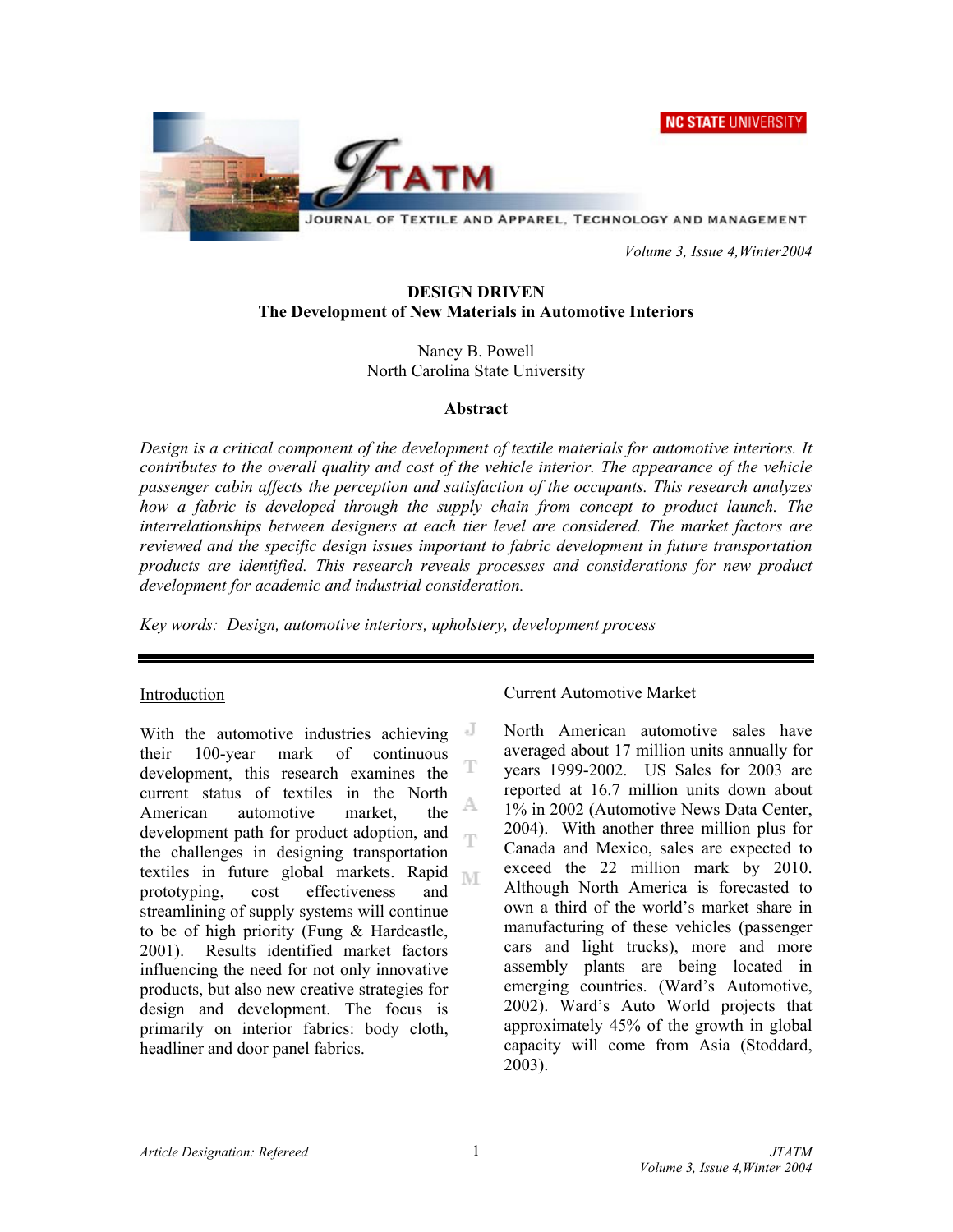## *Textile Applications*

Textiles are used extensively in automotive and have the potential to expand beyond the current applications (See Figure 1). These automotive textiles are predominantly polyester based, but polyamide, rayons and polypropylenes are used in carpet, airbags, tire cord, and other utility areas. Also alternative materials such as non woven polyesters are being evaluated as foam replacement for laminate composites in body cloth and interior panels. This type of product is believed to be advantageous as far as seat comfort and weight reduction plus it addresses environmental issues during production and end of vehicle recycling (Gunnarsson, 2002). Textile materials are also being brought into the interiors

to reduce noise and enhance the acoustic properties of the interior environment (DesMarteau & Meadows, 2000).

Consumers are more familiar with the textiles they physically contact during the driving experience, specifically seat upholstery or body cloth, headliner and fabrics used throughout the interior compartment. Light weight headliner fabric may be required to meet stringent performance characteristics such as stretch and light fastness, but is more limited in its design complexity. As seat fabric or a variation of the original upholstery is used on door panels, the focus area for this research will be the design and development of body cloth or upholstery.

## **Figure 1.Transportation Textiles**



Adanur, 1995. WELLINGTON SEARS HANDBOOK OF INDUSTRIAL TEXTILES, Technomic Publishing, p. 496.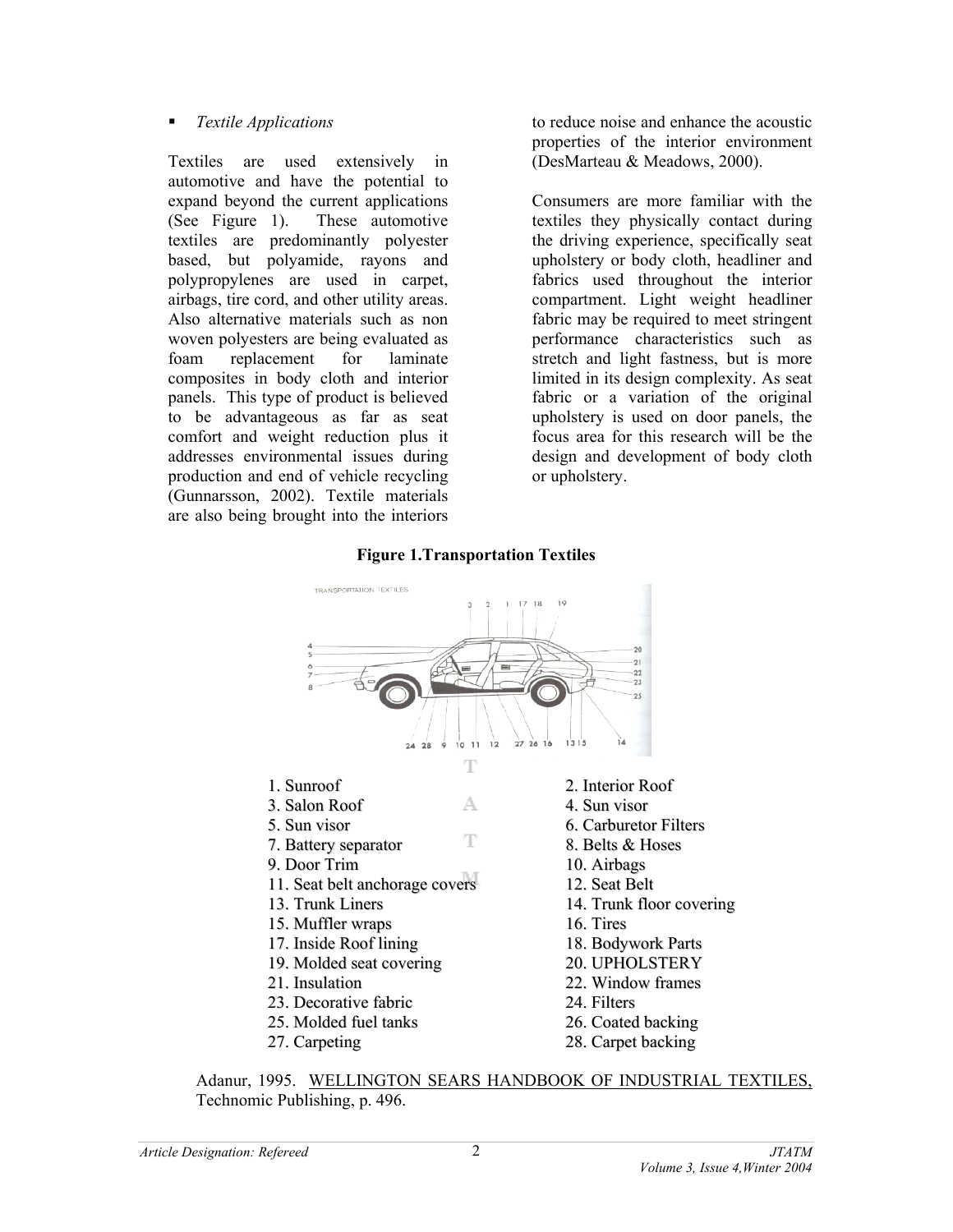*Size of the Market for Interior Bodycloth* 

Leveled out at about 15.5 million vehicles produced yearly in North America using approximately 6 yards of textile (bodycloth) per interior seat set translates to a potential of 75 million linear yards annually. Multiply numerous brands by the different vehicle models times the average three trim levels offered (including vinyl and leather) and the potential for major fabric developments to differentiate interiors grows every year.

Leather and vinyl has grown to an estimated 20% of the North American market, but both leather and vinyl normally have a textile scrim as part of the backing laminate. (Sako, 2003) Many automotive interior leather trim packages are a combination of leather, vinyl or man made suedes. Synthetic suedes such as Kuraray's Clarino ®, and Toray's Alcantara®and Ecsaine ® use polyester microfiber technology impregnated with polyurethane resins (Smith, 1999).

## Supplier Issues

## *Industry Consolidation*

A The global automotive industry is dominated by about ten O.E.M.'s Ŧ (original equipment manufacturers) and forecasted to shrink to fewer in the M future. In North America, the "Big Three "(Ford, GM and DaimlerChrysler) are increasingly losing market share to Japanese companies like Toyota. In 2003, Toyota pushed Chrysler out of the top three for passenger car sales in the United States (Di-Natale, 2004). The Japanese transplants and now European O.E.M companies have located assembly plants in the southeastern United States such as Toyota in Tennessee, Nissan in

Mississippi, BMW in South Carolina and Mercedes Benz in Alabama.

The North American bodycloth suppliers have been reduced to four major U.S. players (Milliken, Collins & Aikman, Chatham Borgstena, Guilford) .The O.E.M.'s expect their global suppliers to supply any and all technologies specified at any assembly location whether in South America, Asia or Europe. An entire range of fabrics in construction, weights, widths, and colors must be available with the flexibility for rapid changes from one style to another if supply or performance issues should arise. This factor prompted various partnerships or acquisitions of companies in Asia and Europe during the past 20 years. Europe has about 15 or so smaller independent companies aligned with specific O.E.M.'s and servicing those accounts with customized products.

## *New Alignments and More Competitors in North American Market*

As companies build assembly plants in the United States, they often bring an expectation that is based on their previous experiences with local native suppliers. An established relationship with a good supplier is a strong partnership. Factors that would influence the decision to change suppliers and risk a reduction in supply or service are improvements in costs, performance or innovation.

As the alignments of United States suppliers with European and Japanese suppliers have recently seen a major adjustment with the dissolution of agreements, the O.E.M.'s are relying on existing relationships by encouraging Japanese or European suppliers to come into the North American market. Textile companies such as Seiren,(Southern Textile News, 2002), Kawashima, and

J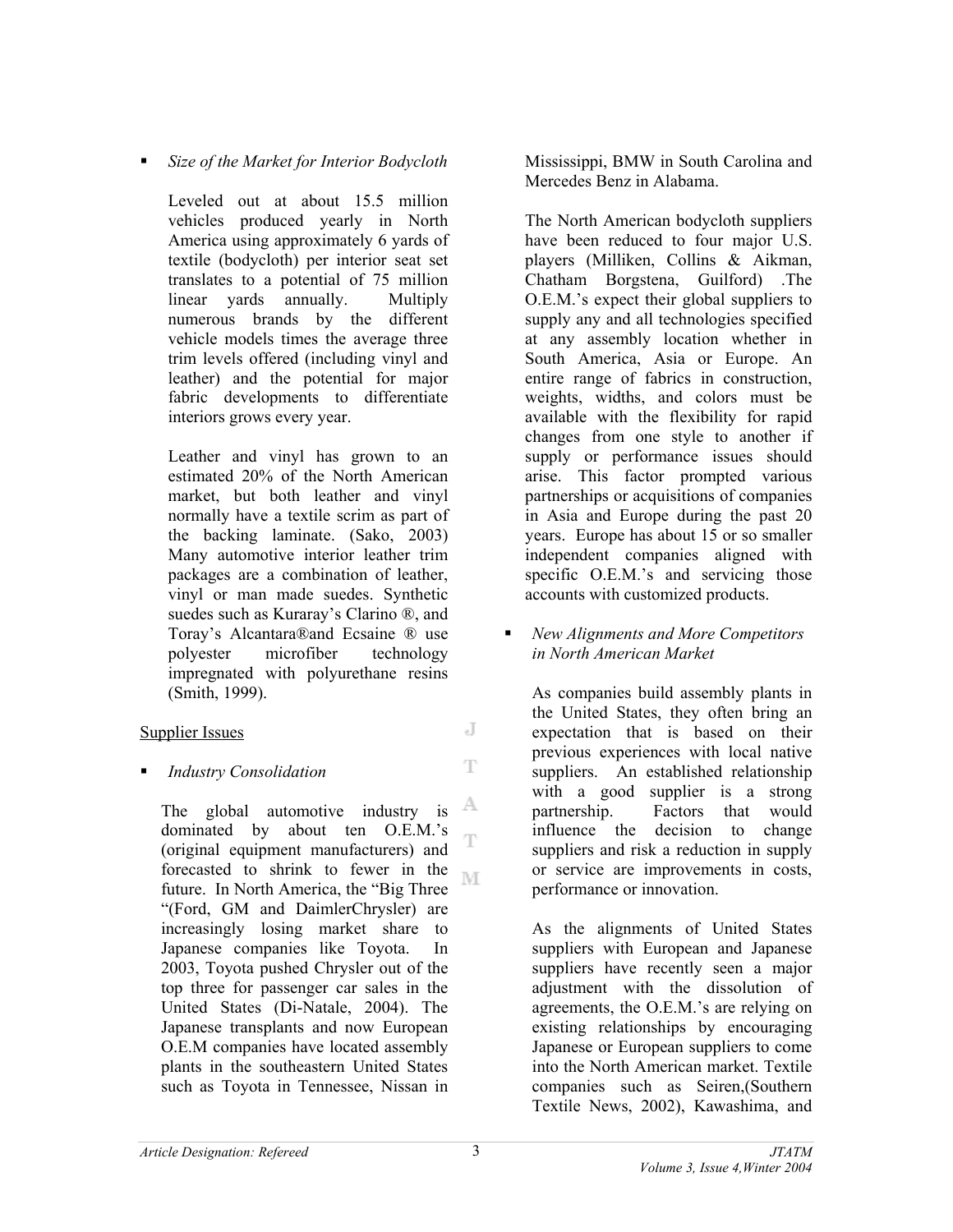Suminoe have established locations in the Carolinas (SC DOC, 2002 & 2003) and are bringing their development methods to the domestic O.E.M.'s. Tom Lockwood of StorageTek found that Japanese organizations involved their suppliers earlier and interfaced throughout the development process (Lockwood, 2001).

As more and more lamination and trim plants moved south of the Mexican border after the signing of the North American Free Trade Agreement (NAFTA) agreement, Chrysler, Ford and GM expected suppliers to locally supply fabrics to meet the North American market standards. Also European or Asian textile manufacturers may ship yarns or greige goods into Mexico with minimum import tariffs and compete with North American fabrics for market share.

Market share In North America is commonly believed to be balanced with no single supplier dominating with more than a 25% market share for any sustained length of time. However, each supplier must maintain a constant flow of new styles and products on offer to the various vehicle developments to survive the lean times between T openings. The window of opportunity to win business may be brief with long A. intervals between change outs.

## *Fracturing of the Market*

M With 43 brands of light vehicles on sale in the U.S. in 2003 and 22 new vehicles introduced, the top ten brands held 67% of the market in 2002 (Stoddard, 2003).The 2004 North American International Auto Show in Detroit featured no less than 67 new model launches and world premieres (www.cardesignnews.com, 2004). GM alone premiered 28 new or updated products at the Detroit Auto Show (CBS NEWS, 2004. Each vehicle brand may

incorporate the use of distinctive interiors to differentiate their products.

In addition to openings for production vehicles, more advanced products are developed for longer term development of vehicles. As these visions of future transportation are developed, an O.E.M. may invest in developing concept cars to be introduced at automotive shows around the world. These vehicles are a type of test market for new directions and textile products employed may not meet existing performance standards. These advanced developments create enthusiasm and acceptance in the market and may influence manufacturing's commitment to explore new processes that might be required.

Although the United States market has known periods of high volume long running interior trim styles, the low complexity of mass produced styles with extended product life cycles have become the exception.

The sharing of components across different vehicle platforms made economic sense for cost distribution (Korth, 2003). However, it is difficult for consumers to distinguish upgraded interiors if the same materials are employed in a base model.

*Speed to Market* 

New vehicle development has been forced by competitive moves from the Japanese transplants to reduce the traditional 48 months to a 29 month or shorter timeline. However, the reality is that textile suppliers are constantly developing new products for Color and Trim Designers on a weekly basis. The initial fabric concept development after the launching of a new vehicle opening may be as short as four weeks. Improvements to existing styles, color trials or advanced products for concept cars must be turned around in a matter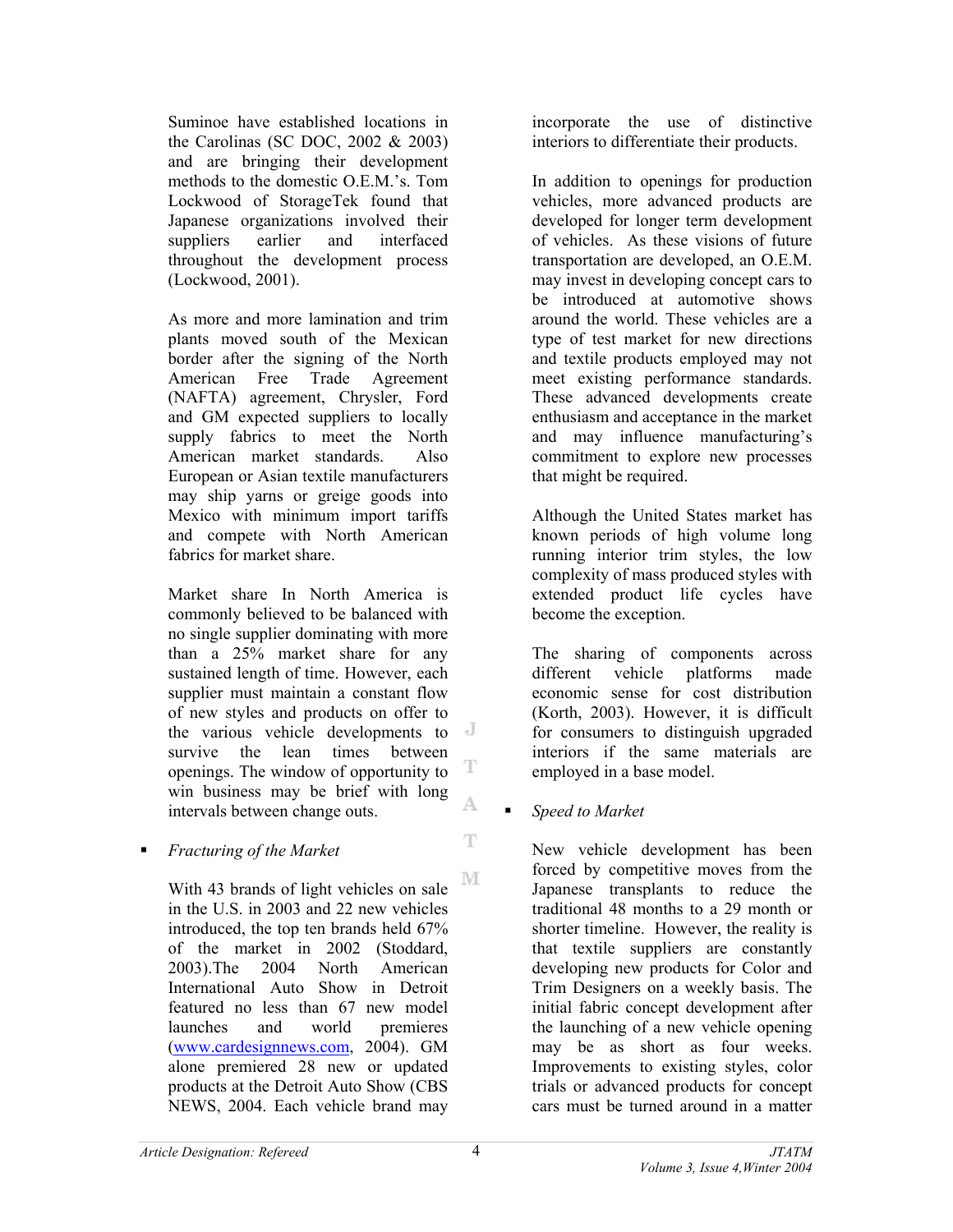of weeks. Bringing a series of concepts, constructions and colorations to a customer can be not only a development challenge but also a logistical one within the supply chain (Spring, 2002). The sample development may depend on various priorities of the internal supply chain from fiber to finished fabric.

Once the fabric sample is visually approved by design then the certification process of the proposed fabrics begins to confirm quality and refine costs. Sample or "trim" yardage must be prepared and tested on the proposed seat designs. Feasibility studies and quality reviews must be completed before scaling up to production volumes. Feedback may be given to the component supplier at any point with requests for changes in the product. Reducing time to market without compromising quality is a competitive advantage at each point in the supply chain. Flexibility and responsiveness at each stage maximizes the opportunities for a total systems cost reduction.

*Lead times* 

Suppliers are expected to deliver consistent quality, innovative products, "just in time delivery" and to contribute to improved methods of purchasing and supply chain management. However with shorter runs and more complex fabrics, flexibility of manufacturing is key to shortening lead times on production.

## North American Automotive Bodycloth Supply Chain

Textile suppliers to the transportation industry are not considered direct suppliers to the O.E.M. (original equipment manufacturers) as the goods may be delivered to a laminator, a cut and sew operation, or a seat manufacturer who is a Tier One or direct supplier (See Figure 2). However, the textile supplier must design and develop new products with the direct collaboration of the O.E.M.'s design, engineering and purchasing decision makers. A supplier with more than one core competency may wish to expand beyond one segment of the supply chain with the goal of controlling costs and gaining profits (See Figure 2).

J

T

A.

 $\mathbb T$ 

M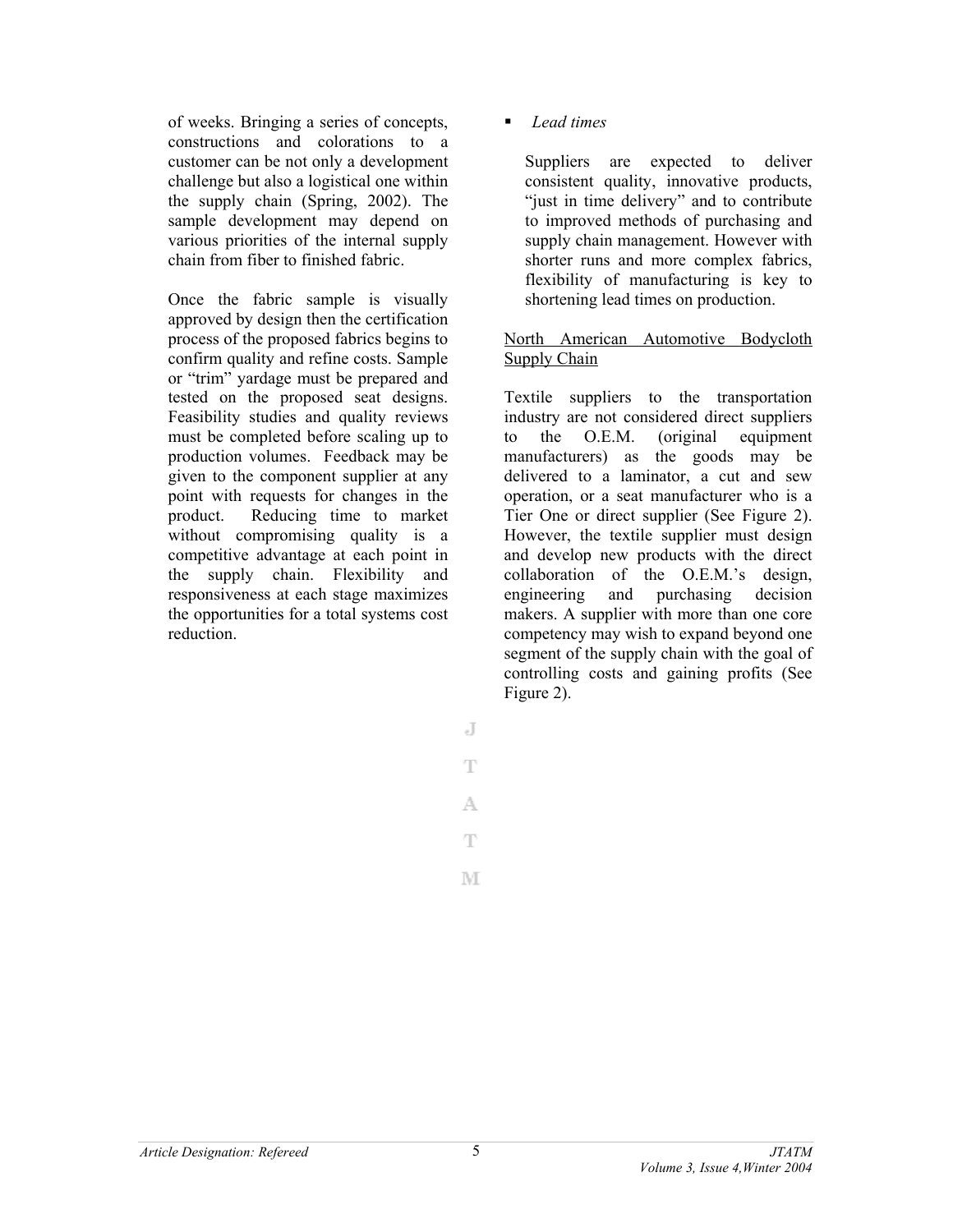

## **Figure 2. Supply Chain Example**

*Source: Powell, N. (2003) Mass customization in transportation textiles through shaped three dimensional knitting, Intedec Conference Proceedings, Session 2.* 

## *Cost Reductions*

The emphasis on cost reductions continues to be the leading focus at every O.E.M. De-contenting or the practice of eliminating features to create a lean base product for entry level affordable transportation was a founding characteristic as early in transportation T development as the mass production of A the Ford Model T (Brinkley, 2003). Today's competitive nature of the T business continues the emphasis on cost controls, enforced cost reduction goals, M and customer auditing of suppliers.

Not willing to compromise quality, O.E.M.'s expect higher and higher levels of performance standards and customer service in order to continuously improve the resulting products. "Suppliers make up 70% of OEM costs, and Tier One suppliers passed the cuts down the chain." (Zachary, 2003) p. 34. The pressures to reduce costs fall on the suppliers at the

same time as the demand for new and better products. Seat systems typically represent approximately 30 to 40% of the cost of the total automotive interior (Ward's, 2003). In times of economic downturn, manufacturers challenge their suppliers to be innovative in finding ways to reduce costs without sacrificing quality.

*Quality* 

The end user's expectation is a vehicle of quality in performance and styling, readily available at a competitive price. Consumers demand an interior that maintains its appearance over the lifetime of its use or to contribute to the resale value of a previously owned vehicle. The fabric must be durable and resist fading, tearing or soiling. The fabric must also contribute to the overall comfort and safety of the passengers and driver. Upgrading of the interior can enhance the buyer's perception of the vehicle.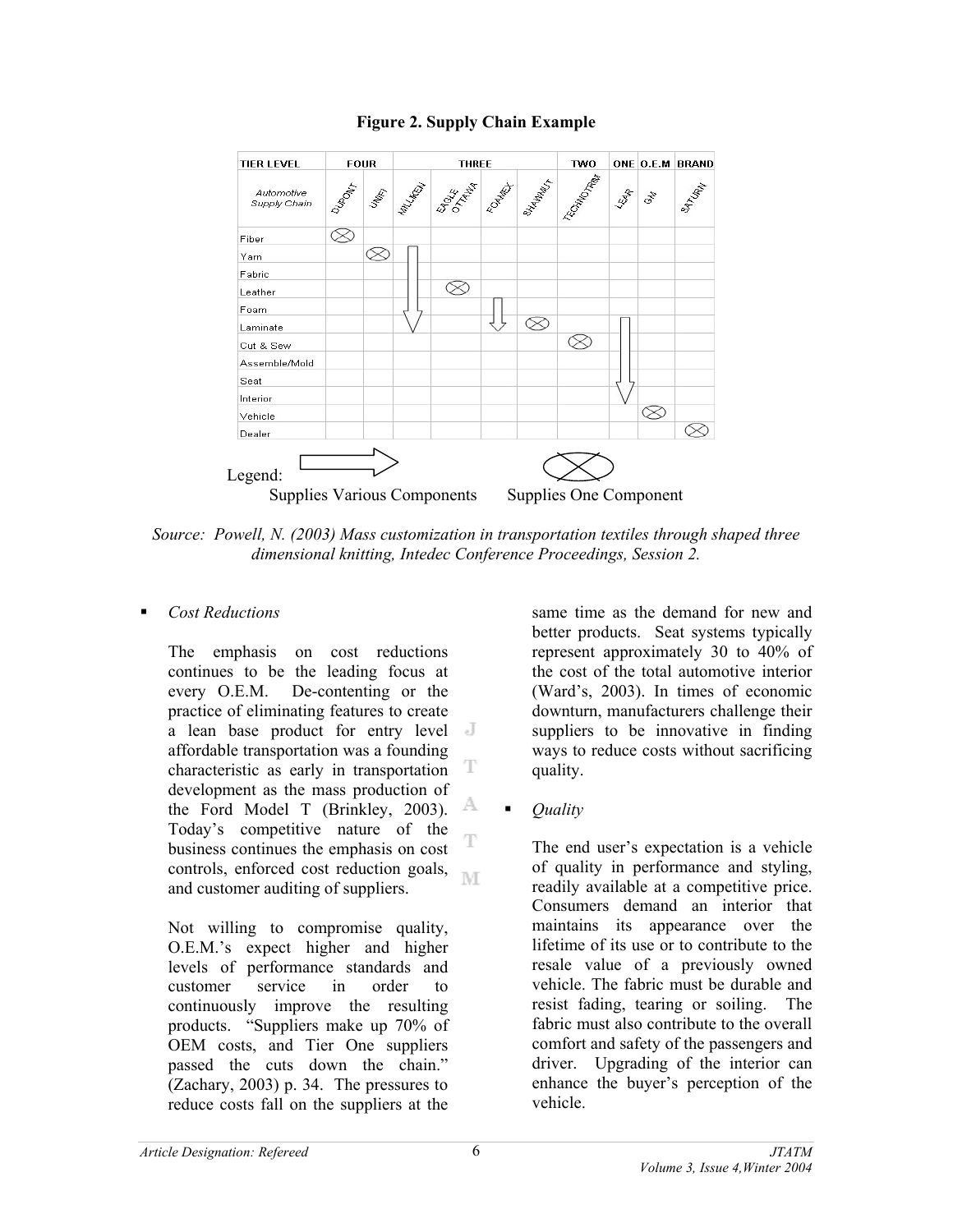With today's extended financing of the purchase of a vehicle over several years, it's important for customer satisfaction that the interior fabrics maintain their appearance. The median age of automobiles in operation in the United States in 2000 was 8.3 years. With the increased popularity of light trucks and SUV's the expectation of longer use will demand rugged fabrics (Ward's, 2001).

*QS 9000 Automotive Quality* 

North American suppliers must be certified according to the industry quality standard: QS 9000/14001 and the forthcoming TS 16949. Quality control procedures are documented according to the different elements of the QS standard and companies must maintain a regular schedule of internal audits in order to comply with the continuous improvement and recertification by external auditors.

Total quality management techniques (TQM) are employed such as FMEA (Failure Modes and Effects Analysis) and Statistical Process Control (SPC) (Bandyopadhyay & Sprague, 2003).

 $\overline{d}$ Design Control guidelines and documentation of all procedures insures T the "technical and organizational interfaces between different groups" A such as manufacturing, sales and marketing, and development which have Ŧ input into the design process. The output of this activity will be verified, validated M and reviewed against customer requirements. Any design changes to the product whether in "form, fit, function, performance and durability" shall be evaluated according to procedures (IOS, 1996) Quality systems requirements, p. 16 -19.

## *Performance Issues*

Two of the most critical performance standards for automotive interior materials are UV and light degradation and abrasion. Polyester can meet these requirements and is the predominant fiber used in the transportation industry because of these high standards. Depending on the application area of the fabrics, standards may be elevated accordingly such as the use of fabrics in a window area such as the dashboard or package shelf. Ingress and egress of passengers across the seat surface may cause increased abrasion or wear on the leading edge of the seat.

Meeting performance requirements is understood to be the first priority of an O.E.M. Every sample and every production shipment must maintain this standard if the relationship is to thrive. Performance standards are set by individual O.E.M's but are based on some 30 individual tests certified by British (BS), American (ASTM) and the Society of Automotive Engineers (SAE) and German (DIN) methods. Evaluation for characteristics such as flammability, abrasion, light fastness, seam strength and dimensional stability are only a few of the major ones (SAE, 1999).

## *Environmental Issues – QS 14000*

In Europe by the year 2002 80% of the car must be recycled with not more than 15% going to the landfill. By 2015, the European standards will be 90% recycled and no more than 5% to landfills (Fung & Hardcastle, 2001).

Because the laminate is composed of polyester fabric, polyurethane foam, and nylon scrim, it is difficult to dispose of or recycle. Attempts have been made in Europe particularly in Germany to replace foam with non-woven felt or spacer fabrics, but an appropriate substitute has not been adopted worldwide.

Natural fibers such as flax, Kenaf, and wool are being researched in combination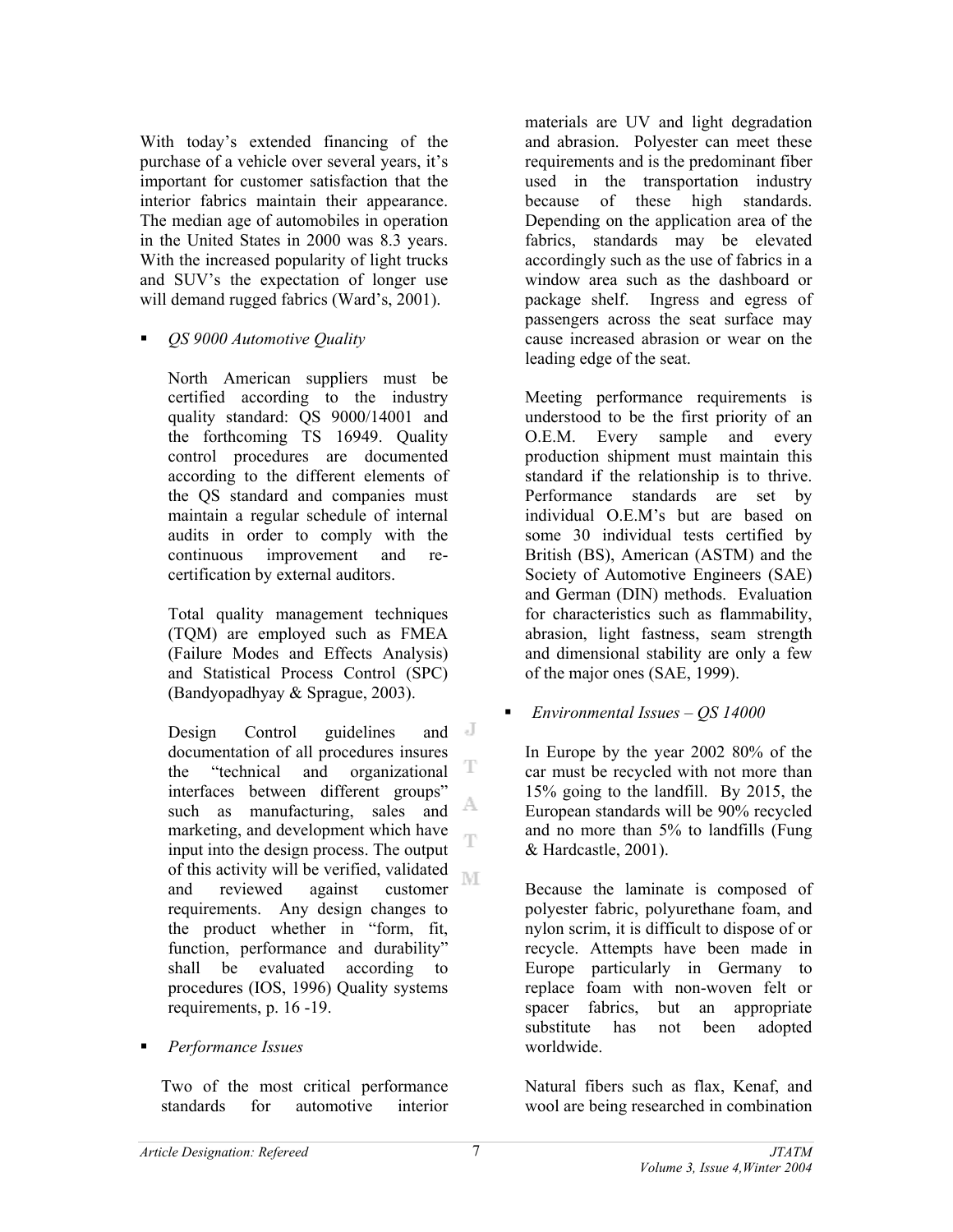with other man made fibers such as polypropylene (Smith, 1999). Komatsu Seiren is reported to be researching the practicality of dyeing polypropylene which would assist in recycling and reducing fabric weight (www.textileinfo.com, 2003). As weight reduction in any form of transport from planes to automobiles contributes to the fuel efficiencies of the engines, the use of lighter fibers such as polypropylene is considered a beneficial option in areas where performance standards such as abrasion can be met.

#### *Sustainability: Green Cars*

Sustainability has not become a marketing tool in today's price conscious environment. Although a few new "natural" (cellulosic) fibers such as polylactic acid polymer (PLA) (Gross, 2000) or Kenaf are being explored in composites, the customer has not seen this as added value to the product. Using materials that reduce weight which increases fuel efficiency is a desirable practice. If interiors using these materials increase occupant or cargo space in a vehicle, this may improve the functional appeal of the vehicle. This improved functionality combined with the social responsibility aspect may be a т feature used as a competitive advantage.

A. European legislation is advancing goals for manufacturing, vehicle use and end of T life disposal ahead of the United States policies. Although the Toyota Prius has M been selected as passenger car of the Year for 2004 for its midsize hybrid powered vehicle (Vasilash, 2003), it remains to be seen if United States drivers will readily accept the vehicles with combined electric-gasoline engines.

Energy efficiency may seem contradictory in the North American flood of SUV's and light trucks. However, factors (such as governmental) outside the transportation industry may create new business conditions for manufacturers and consumers.

### The Development Path for Product Adoption

## *Design Development and Selection*

The O.E.M. Color and Trim design team initiates the process of designing a new interior image for a vehicle. The interaction of the vehicle user with the interior fabrics contributes to the overall satisfaction with the vehicle. This factor influences the color and trim designers' expectations of not only a high performing fabric, but also a distinctive colored and patterned fabric which attracts the targeted customer.

"Reverse presentations" are given by the Color and Trim team to selected suppliers usually including certified seat, leather and fabric suppliers. This is the official 'kick off' of the new or freshening of an existing vehicle development. Communication of the brand image or new direction for the vehicle is enhanced with storyboards, inspirational images, market data, consumer socio-demographic profiles, color direction, and sometimes actual fabric swatches from other markets. A specific technology or construction may be specified at this time such as knitted pile or flat woven. The engineering and price parameters are established as critical parts of the total design brief. The seat design and manufacturer may or may not be disclosed at this point (See Figure 3).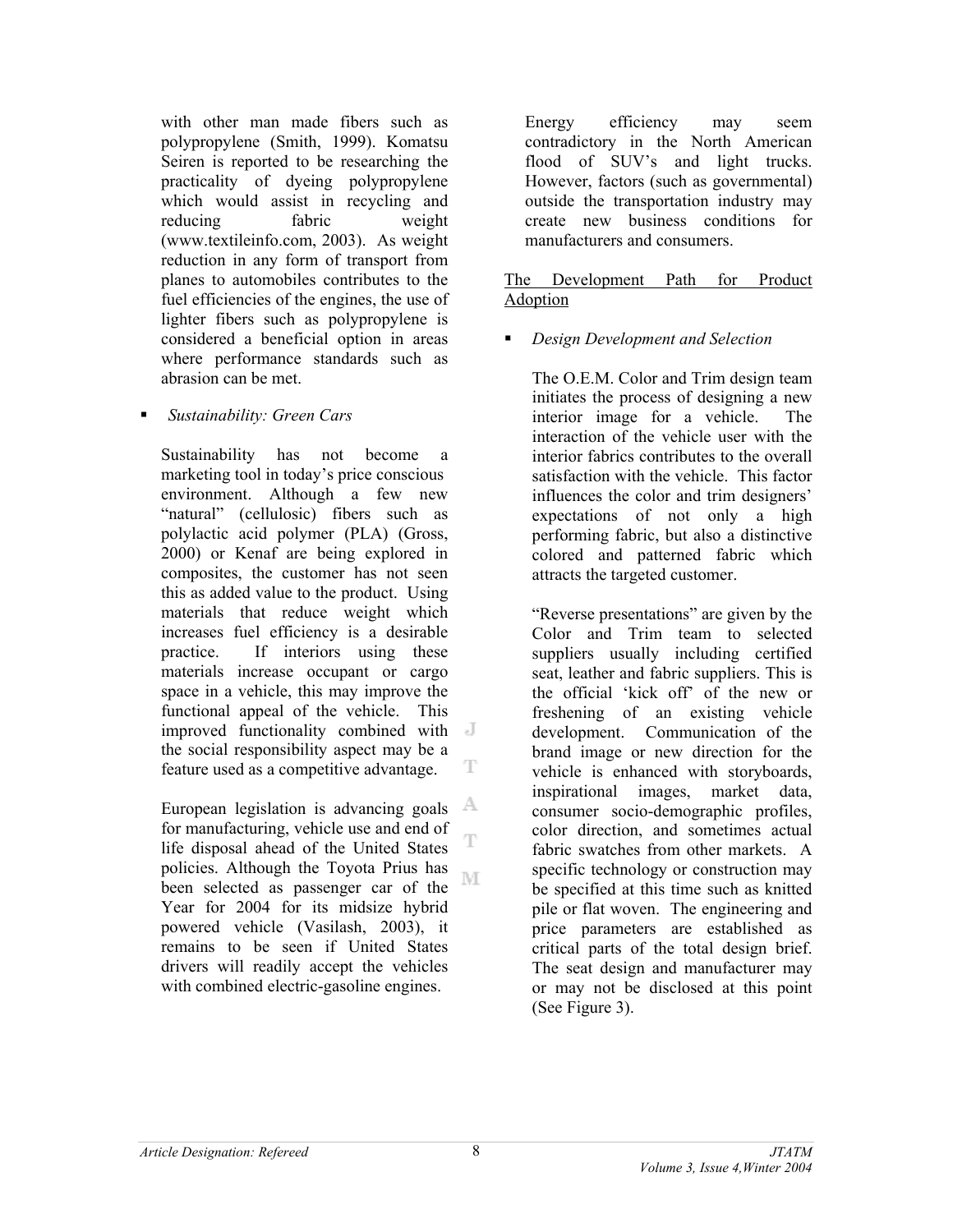#### **Figure 3. Design Selection Flow Chart**



Source: Powell, N. (2003)

T

Ŧ

Usually, the bodycloth supplier will learn whether the seat cover is to be cut and sewn or molded which would require adjustments to fabric performance characteristics. Any specifications on lamination or additional requirements should be revealed as early as possible (Sirvio, 2003).

 One of the important factors noted is that the design decision responsibility currently resides primarily with the O.E.M. designer, not the Tier One or seat designer. Fabric selection by the seat supplier has - J recently been delegated to certain vehicle programs but is not a general practice.

A strict timeline is set and the format of A response, as in type of samples and the style of presentation, is structured. Suppliers vary in their quantity and quality of response depending on the available resources and  $\mathbb{N} \cap \mathbb{F}$ priority of the project.

A long standing positive relationship with a fabric supplier on certain vehicles builds confidence in reducing risk associated with an unproven supplier. The onus is upon the new supplier to come up with an innovative look, advanced performance or outstanding design service to instigate a change of supplier. Conversely, if there is a change of O.E.M. design staff, vehicle direction, or positioning in the market, a fresh

perspective may be a competitive challenge to all existing and new suppliers.

*Color Development* 

A shorter time frame usually permits one or two sample rounds, where as a longer time frame may encourage multiple submissions of samples by the suppliers. Initial fabric samples may be requested in the customer's specified color code. This color code is usually provided via a fabric, vinyl or leather standard. According to Borgsteena representatives, the majority of fabrics in North American production vehicles are developed in a neutral gray, black or beige colorway (Knitting Technology, 2003). Exterior paint colors are often used as accents on the neutral interior shades. A homogenous color scheme has often been used to create a feeling of spaciousness in an interior and to make the interior more versatile with different exterior colors. However, it is desirable to show the designs in an additional lighter or darker colorway to reveal any changes in the design intent.

*Virtual Samples* 

Computer Aided Design has been an effective tool in creating a range of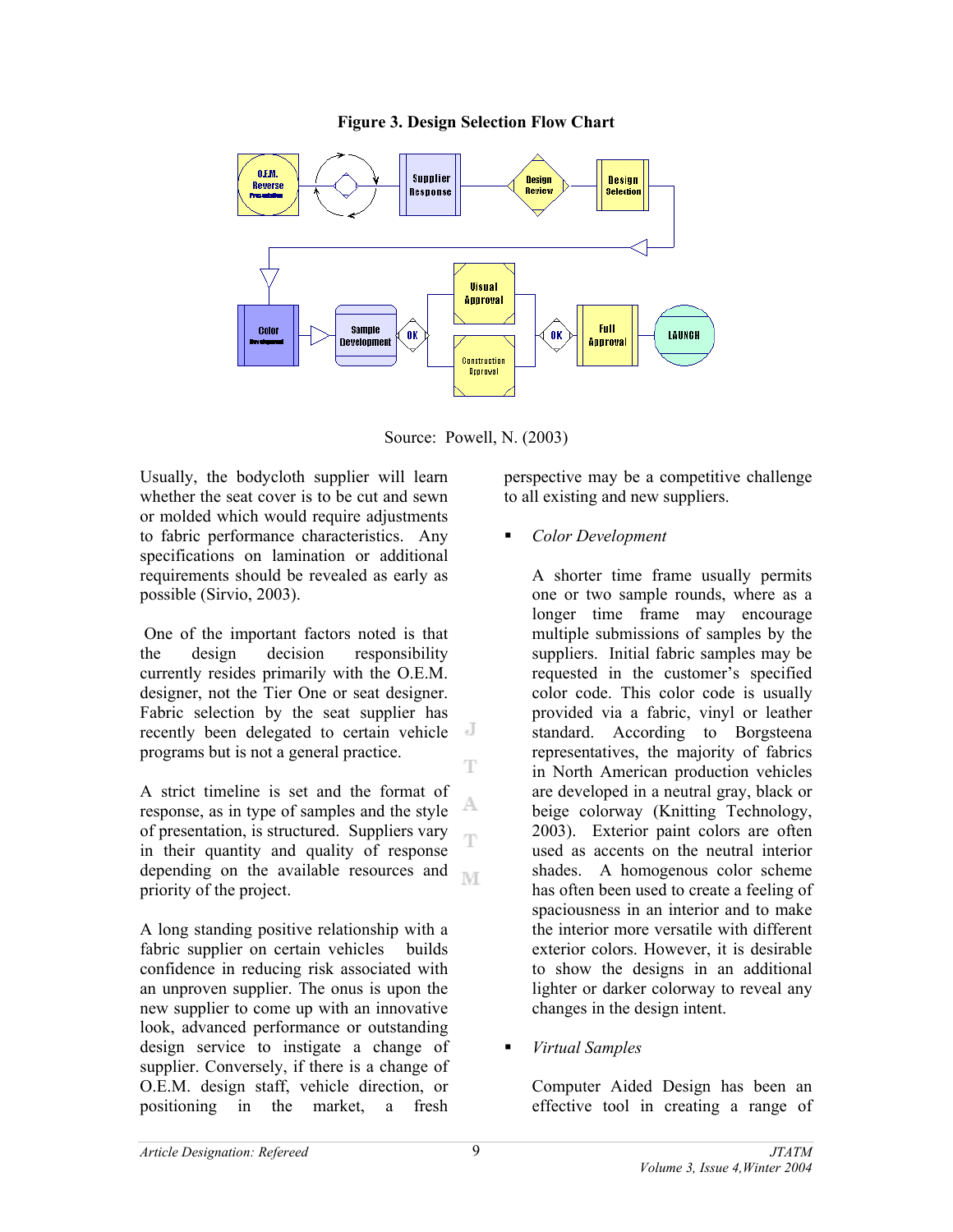designs and color ways more efficiently on paper before the first fiber is dyed. CAD simulations may represent some types of fabrics better than others, such as flat wovens or prints. Pile fabric simulations have limitations in representing the depth and three dimensionality of velours, knitted or woven. Digital prints on an existing basecloth can be a significant time saving sampling process over the traditional rotary screen print process (Boehme, Haerri, Johnson, & McGarrie, 1998).

*Design Service* 

Individual reviews with the design decision makers can eliminate experimental looks that are outside the specific target vehicle design brief. This will allow alternative solutions to be created and contribute to the final success rate. This process also creates a confidence in the supplier designer in listening to the voice of the customer, but moreover increases the confidence on the O.E.M. designers' part in the supplier's ability to create appropriate products.

The O.E.M. may have multiple design studios in the market place, near the т corporate research centers, or near the assembly plant. Each design center A expects development support from suppliers. Responsibility for specific vehicle may be assigned to one location or all locations may be making design M proposals to the O.E.M. management. For example, companies such as Volkswagen work with North American suppliers through their advanced studio in California and their production design studio in Puebla, Mexico. However, decisions may be finalized by corporate design team in Wolfsburg, Germany. New product proposals designed and developed for the North American market maintain brand image but target the American customer's preferences.

Lockwood suggests in his research that with advances in communication technology global teams of designers, engineers and marketers are able to collaborate more efficiently to provide innovative products which appeal to local preferences (Lockwood, 2001).

Best practices reflect a strategy of bringing a total design service to the O.E.M. including market research on related products and leading styling directions. O.E.M. designers seek information on new trends in fashion, home furnishings, and other consumer products. The popular SEMA show (Special Equipment Manufacturer's Association) held annually in Las Vegas can be influential in suggesting adoptions of new trends from customized vehicles. After market and accessories was a 5.3 billion US\$ trim segment in 2001(AAIA Fact Book, 2003). Related market trade exhibitions such as those for outdoor activities or extreme sports may also reveal the lifestyle directions of consumers.

## Key Design Issues

In developing fabrics for automotive there are key design elements that must be considered. Performance is the foundation for every component for the transportation industry. Material characteristics which affect trimability of the seat and the overall acceptance of the product are key elements of the design brief.

These factors are the guiding parameters for the design and construction of the fabrics. The following factors are prevalent in a design brief:

- **Performance** 
	- Yarn
	- Trimability
	- Pattern
	- Color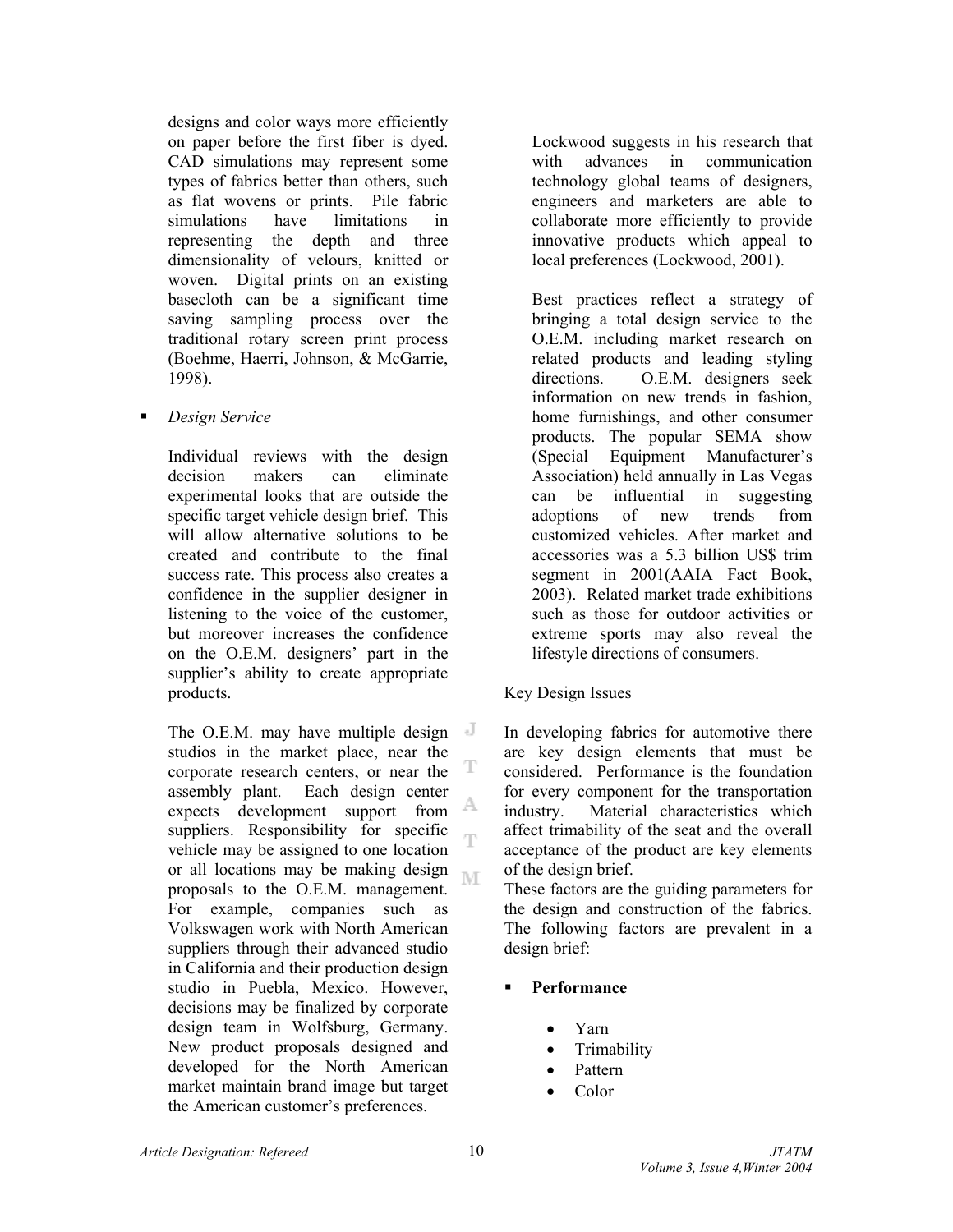- Luster
- Hand
- Cost
- Differentiation
- *Performance*

As stated earlier, each O.E.M. establishes and evaluates their performance standards. Reliability and extending product life in the field is critical in maintaining confidence in the brand and the suppliers. As new expectations develop from the field, the competition, or the technologies, components makers must respond with an improved product.

*Yarn Development* 

Two factors set the parameters for development in automotive textiles. First, the preponderance of polyester fiber limits the variety within the design characteristics. Texturized polyester dominates bodycloth because of its performance characteristics in the interior environment which sees tremendous changes in temperature, exposure to UV light and long periods of wear (Artunc, 2001). Polyester also J has been the cost effective choice.

T Second, fabric developments are highly dependent on the nature of the fiber or A. yarn component. Without a change of basic fiber and resulting yarn  $\Gamma\Gamma$ characteristics, it is difficult to create new looks or performance features. M

The introduction of microfibers in synthetic suedes using polyurethane resins has created challenges for dyeing and finishing processes to meet automotive performance standards (Smith, 2001). The product development investments for fiber and yarn companies to initiate innovative new products through the long development process to meet high automotive

standards is a major deterrent to many despite the lucrative nature of volume or price rewards.

However, it becomes increasingly important that fabric designers understand and collaborate with fiber and yarn developers for the components of new products. High performance fibers like aramids, carbon and glass fibers are not new to vehicle design but their cost may outweigh their advantages for interior fabrics.

*Trimability* 

The drape and sewability of a fabric influences the appearance of the finished seat. If a composite fabric cannot be upholstered to the seat design without wrinkling or puckering, it will not be acceptable. Stretch is a major factor in trimability. Fabrics may require more than 8 to 10 percent stretch depending on the application. Although this may be more easily achieved or surpassed in a knit fabric, woven fabrics must be constructed to meet these requirements. The use of elaster yarns may add stretch but usually add cost also. A deep draw of door panels, headliners or in a complex seat design may call for variables in stretch and stability from the same fabric (Fung & Hardcastle, 2001).

*Pattern* 

North American consumers prefer more conservative fabric designs than European in preferences for large scale or figurative patterns. Special editions in European cars may have animals or novelty figures. North Americans manufacturers have traditionally chosen plain or small scale geometrics reminiscent of menswear or suiting patterns. The Japanese models have brought in larger scale more dynamic patterning but still using low contrast subtle colorations.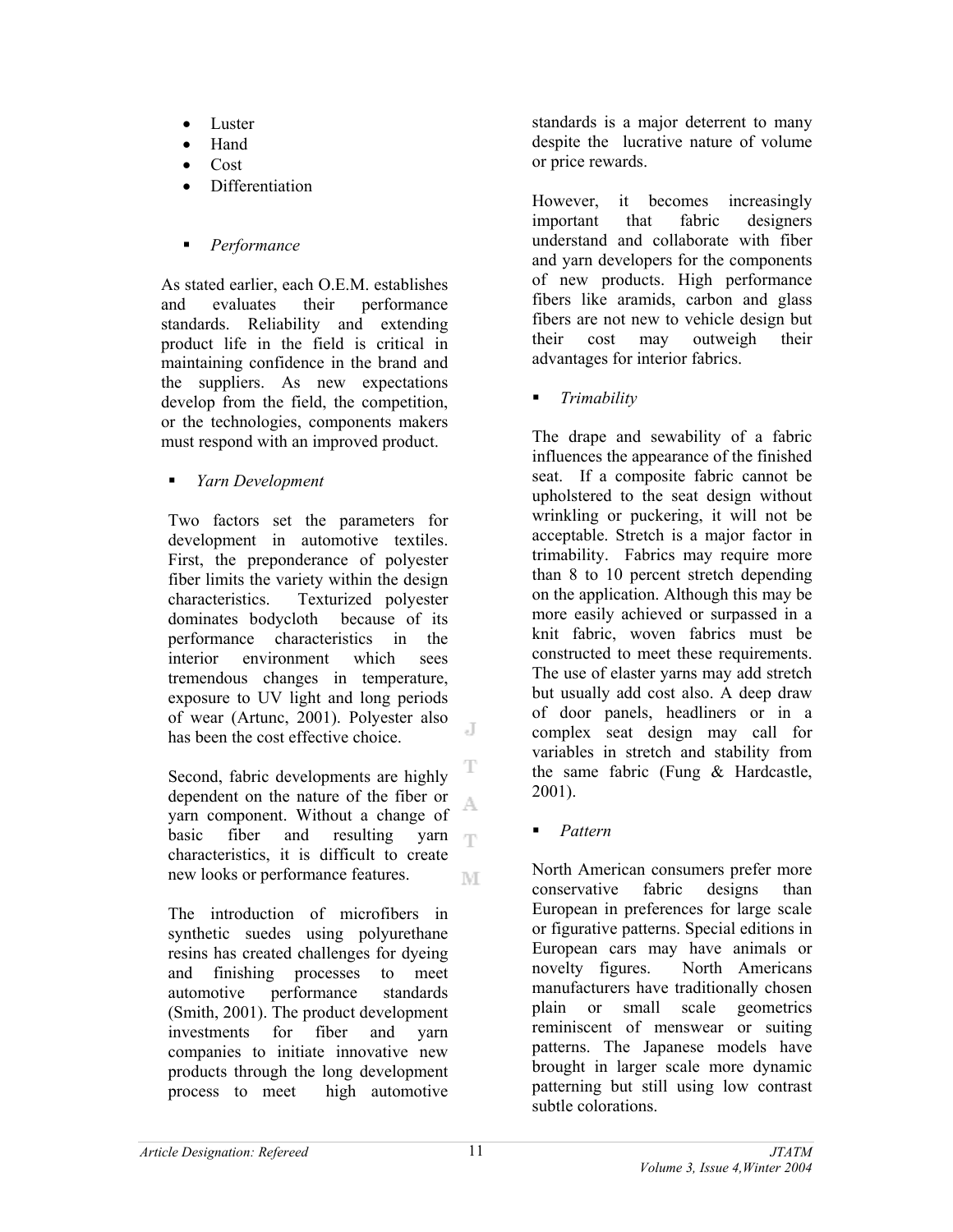*Color* 

As mentioned earlier, the O.E.M designers supply color standards that every supplier must match within an acceptable range. Each textile, plastic, vinyl, leather, metal or other material in the interior must be color matched to this same standard. As each one of these components may appear differently under different light sources, they must meet a metameric match in order to reflect a coordinated consistent color interior (SAE, 1999). If one supplier is creating the headliner, another the visor, and another the carpet or seat cover, the textiles must appear as one consistent shade. Managing the development of color with a limited range of high performance dyestuffs across all types of textiles from piece dyed to package dyed to solution dyed is a complex and critical process. The introduction of space dyed yarns into automotive constructions in the 1990's further complicated the development and matching of new color combinations. Furthermore, space dyed yarns added costs from yarn waste, inventory complexity, and quality issues. J

*Luster* 

Frosty flop effects of the seat fabrics A used in the 1970's were due to the use of bright yarns and high pile. When piece ηy dyed fabrics dominated the market, yarns of contrasting lusters could be M used to create tonal patterns. Today's interior fabrics use duller lusters in velours, polyester suedes, and combination of semi-dull and almost metallic yarns in flat wovens. Unique accents of vinyl coated or elastomeric yarns or technical neoprene looks also vary the luster.

*Hand* 

The handle or sensory touch of the material covering a seat affects the perception of comfort and aesthetics. Designers frequently describe the way a fabric feels as friendly or welcoming. These descriptive terms may reflect qualities which are not standardized in the industry but are becoming more important as the market moves away from softer pile goods to flat fabrics. Objective measurement of these properties has been studied and systems such as the Kawabata Evaluation System (KES) are used in developing fabrics which meet consumer expectations (Barker, 2002).

*Cost* 

In the competitive market new innovations may demand a premium for a limited amount of time. Customers will quickly expect the same advantages at less price or more improvements within a short period of time. The competition may quickly follow a market leader with equal or better features at a lower price to maintain market share (Urban & Hauser, 1993).

The overall prices of automotive fabrics have continued to decline as the costs of raw materials, labor, energy and technology have grown. Increased performance standards may also contribute to cost increases. Many technologies are excluded from consideration for a vehicle only because they do not meet the price structures.

## *Differentiation of Products*

Customer perception of a product is influenced by every detail of the brand from advertising to the appearance of the headliner in the vehicle. Increasingly O.E.M. designers are challenging their suppliers to develop components that reinforce the brand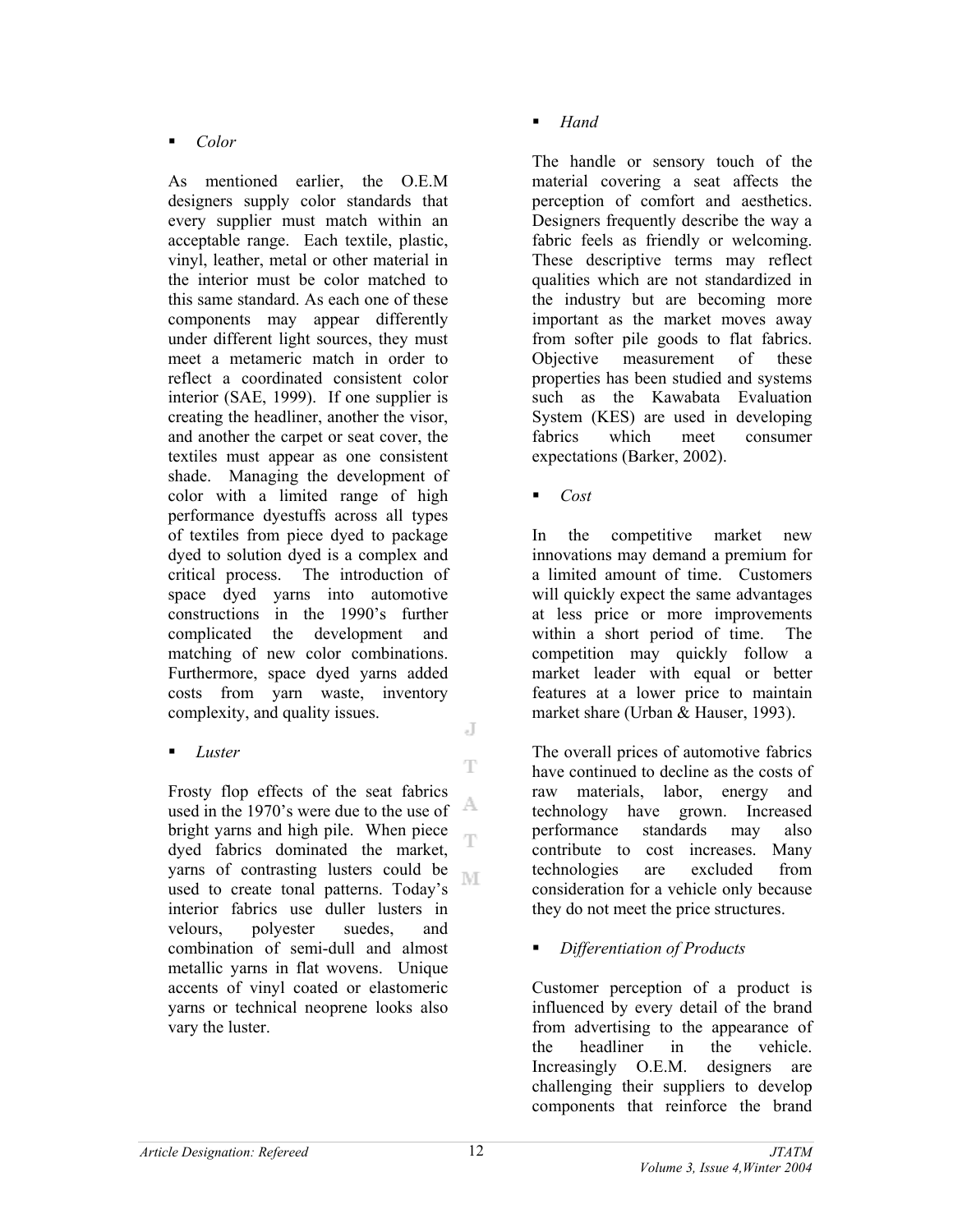character of the vehicle. Moreover, these details must also differentiate their products from the competition. An understanding by supplier and O.E.M. designers of the current position of the product and any potential repositioning of the vehicle in the market is critical in developing the parts and the ultimate product.

*Fabric Preferences in the Market* 

Traditionally, US consumers have perceived plush velour as being a luxury interior for an American or Japanese vehicle. Following the European interest in flat woven multi colored patterned goods; the market shifted in the early 1990's to yarn dyed jacquard fabrics (Automotive Review, 1997). With an increase in leather usage and the influence of consumer products with high tech looks, non-pile fabrics grew in importance.

Textures such as chenille's and synthetic suedes from the home furnishings market influenced the transition in the market from velvets to flat wovens. Technical looks and enhanced performance from flat wovens with improved hand and stretch have become a desirable interior fabric. T

Leather continues to dominate the A luxury level models whether installed at the factory or at the dealer or Ŧ aftermarket level. Leather may be the only readily available option in the M American dealer's showroom for an upscale European vehicle.

## Launch of New Products to Production

Once the designs and construction at the specified price point are selected, then the process of visually approving trim yardage for each color in the pattern is initiated. Yardage is produced for master standards to be distributed for controlling quality in

manufacturing and as sales promotional aids. Fabric specimens and test results are submitted on each design for construction certification by the customer. Upon construction approval by O.E.M. Engineering and visual approval by Design, the product is characterized as "Fully Approved". The sales and delivery contract is then negotiated by suppliers' Sales and Marketing team with O.E.M. Purchasing for a long term program including "ramp up" to full production and plan for phase out or "build out" when the style reaches obsolescence.

If during any point in the production run of the adopted fabric style, issues in the processability of the fabric occur the supplier is responsible to correct the problem immediately. Just in time delivery is the standard mode of O.E.M. with all outsourced products coming together for assembly. Stopping a production line in Japan or Mexico because there is a quality issue with a fabric made in North America can be a very expensive issue and a deterrent to future business relationships.

## *Production Goods Customer*

The fabric supplier may be shipping to a lamination plant, a cut & sew plant or a seat assembler. The goods may be sold and delivered directly to other Tier suppliers, not the O.E.M. who has approved the development of the fabric. If the other suppliers responsible for building the interiors are not accustomed to using a certain type of fabric, there are opportunities for processability problems in trimming the seat. At each point along the development of the interior, a component builder can reject or require changes to the product if it does not meet their individual requirements to supply a quality product.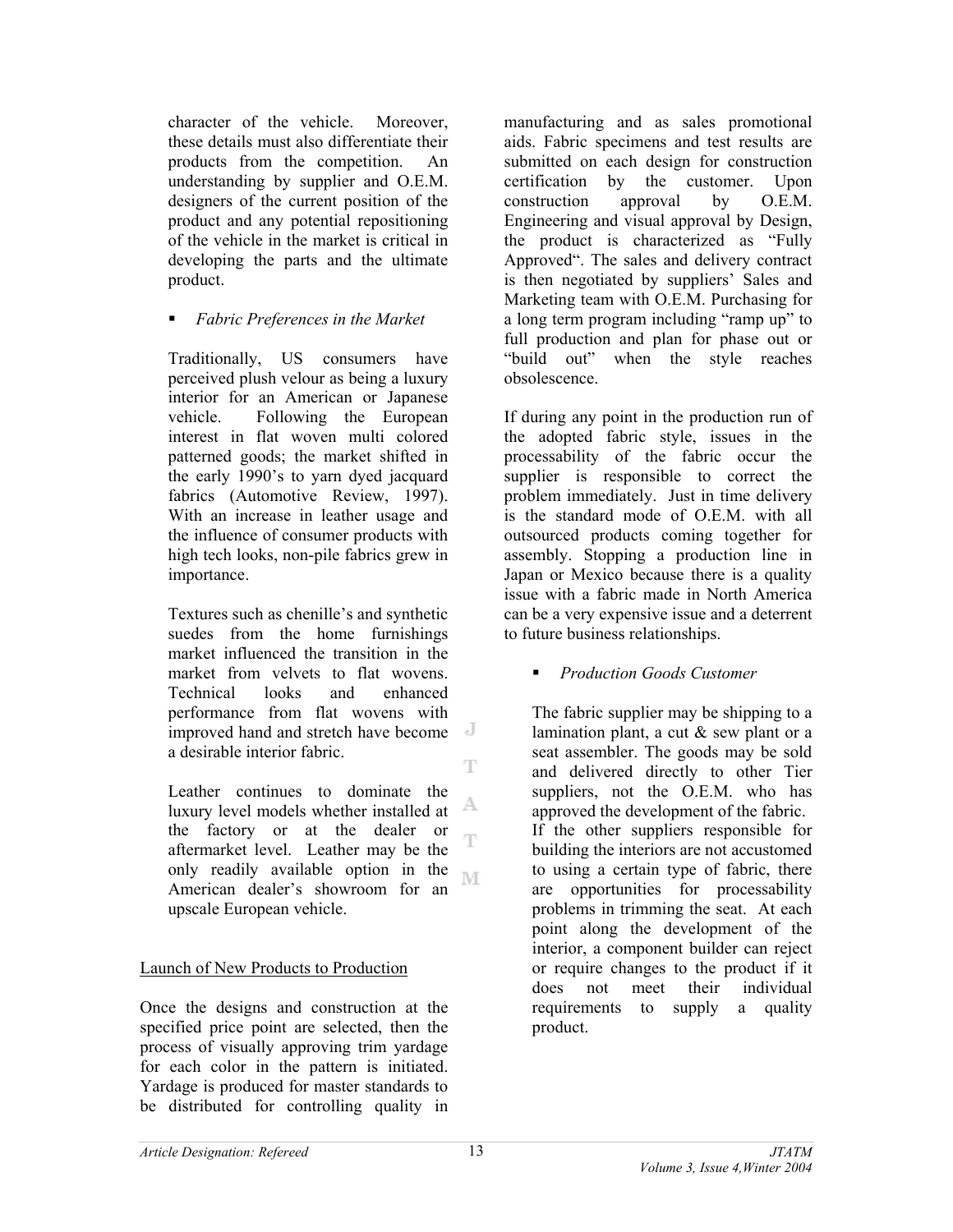## *Seat Design*

As stated earlier, the fabric supplier may not know the final seat design during the development of the fabric. The fabric will be reviewed by the O.E.M. and the seat builder for appearance and performance on a prototype seat before final approval. If there are fabric or trim related issues, the fabric supplier will be required to make adjustments to the material. The adaptation of a fabric to meet the trim process while maintaining the original design intent requires the collaboration of the textile designer and the seat designer.

Seat designers must consider not only safety and comfort but also style in creating a vehicle seat (Steding, 2000). Vehicle development areas at the O.E.M.'s and the advanced design centers are a cross between artist's studios and engineering laboratories. As the original sketch or idea may be done by hand and transferred to computer software for three dimensional virtual modeling. Concept interiors are usually built full scale to evaluate new shapes and forms aligned with the exterior design. Concurrently, the interior may be outsourced to an interior component supplier. These Tier One suppliers may T be developing new seat designs such as thinner profile seats with ergonomic A. features to meet the design brief of the O.E.M. These new shapes may require Ŧ new trim materials and methods for building the seat set for assembly. M

**Bodycloth** or upholstery fabric is usually a trilaminate composed of the surface fabric, polyurethane foam and a scrim backing material. This composite contributes to a softer touch, reduces creases or "bagging" of the material in use and creates a more attractive appearance when deep sew lines are part of the seat design and construction. Also the scrim assists in controlling the

stretch of knitted fabrics and acts as a "slide aid" during the sewing of the seat cover." (Fung, 1998) p. 14

Generally a cut and sewn fabric cover will be attached to a foam covered frame by another textile system of hook and latch strips or other bindings.

As seat systems typically represent approximately 30% to 40% of the cost of the total automotive interior according to Lear Corporation (Multexinvestor.com, 2003), opportunities for reducing costs through innovative processes and component advancements are of interest to the O.E.M. and the supplier.

General Motors developed a three dimensional knitting patented process with Courtaulds in the 1980's which Lear Corporation owns today (Powell, 2003). This process was in production from the late 80's until 2002 and was promoted as cost effective and versatile for customized designs (Leeke, 2003). It was reported to save 20 to 25% on the cost of a seat cover (Melliand International, 1998). As this technology created a heavier, thicker fabric it was possible to trim a seat without foam as part of the fabric composite. This whole cover technology has not been in production since 2002 by Lear nor made available to the industry (Tucci, 2003).

This fabric technology can be combined with different seat trim processes such as "foam in place" for improvements during seat assembly. The "foam in place" process replaces the process of a seat cover pulled over the seat cushion with a one step process where the liquid foam is poured into the sewn laminate seat cover. This method has proven more appropriate for smaller interior items such as headrests and armrests (Fung & Hardcastle, 2001).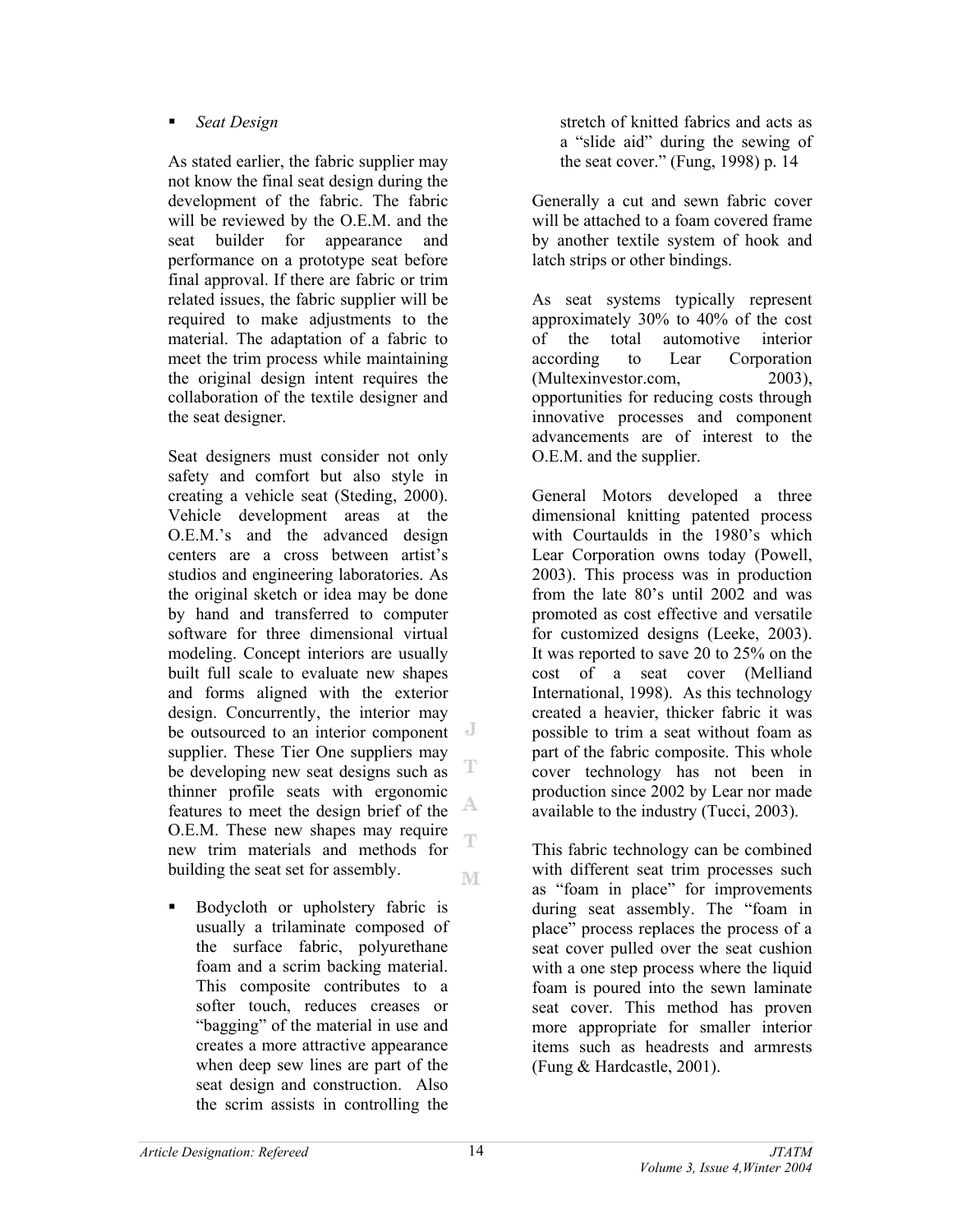## *Comfort*

Increasing the comfort of the occupants through better lumbar support without adding weight and cost is a challenge for the automotive designers (Steding, 2000). Textiles can contribute to the physical and psychological aspects of perceived comfort. One of the primary factors in occupant comfort is the transfer of heat and moisture (body perspiration) through the bodycloth, foam and other seat components. Phase change materials have been proven to improve comfort and also contribute to energy savings in bodycloth and headliner products (Pause, 2002). Research published in Autex Research Journal attributes moisture transport through thinner fabrics and better ventilation for increased comfort and resulting reduction in fatigue (Snycerski & Frontczak-Wasiak, 2002).

# Future Market Factors

*Consumer expectations* 

Consumer behaviors and values is critical information for designers in making choices about the types of products the customer will prefer. Targeted consumer T group's preferences are considered when developing vehicles' form and function A and emotional appeal. Interior components have shown to be important œ to consumers, particularly seat features.

 $\mathbb{N} \mathbb{I}$ J.D. Power and Associates in their 2003 US Automotive Emerging Technologies Study ranked the new features interests by participating consumers. Anti whiplash seats and heated/cooled seats were ranked in the top seven by respondents. Flexibility in interior configuration was ranked number 15 pointing toward interest in cross functionality of vehicles (Power, 2003).

*Versatility* 

As Ford has seen Taurus' best seller place taken away by Toyota Camry sedan (O'Dell, 2004), many Detroit O.E.M.'s have turned their development attention to passenger cars, but with crossover functionality. Vehicles which have flexible space to accommodate the multi functional aspects of drivers and their passenger and cargo are an alternative to light trucks. Multi purpose interiors which provide alternative arrangements of seating and interior space are being developed to create open environments for the various activities while traveling. Today's vehicles may accommodate working, playing and dining in the car.

In the current market consumers expect more choices of products and convenient ways to purchase them. Consumer preferences reflect the changes in demographics and lifestyles, as diverse as individual personalities. No longer can marketers forecast the majority's choice and build according to this generalization. (McKenna, 1988). One product will not suit all customers or even a large group of customers anymore. The products must be differentiated to appeal to the specific consumer desires. Suppliers must become more flexible with shorter runs involving more complexity. (Drucker, 1990).

*Mass Customization* 

 The automotive assembly line is considered the hallmark of mass production (Brinkley, 2003). However, today's United States market expects individualized products to fit each consumer niche. Mass customization is a product development and manufacturing challenge. Approaches to this dichotomy of customized products within the efficiencies of volume production may demand greater flexibility in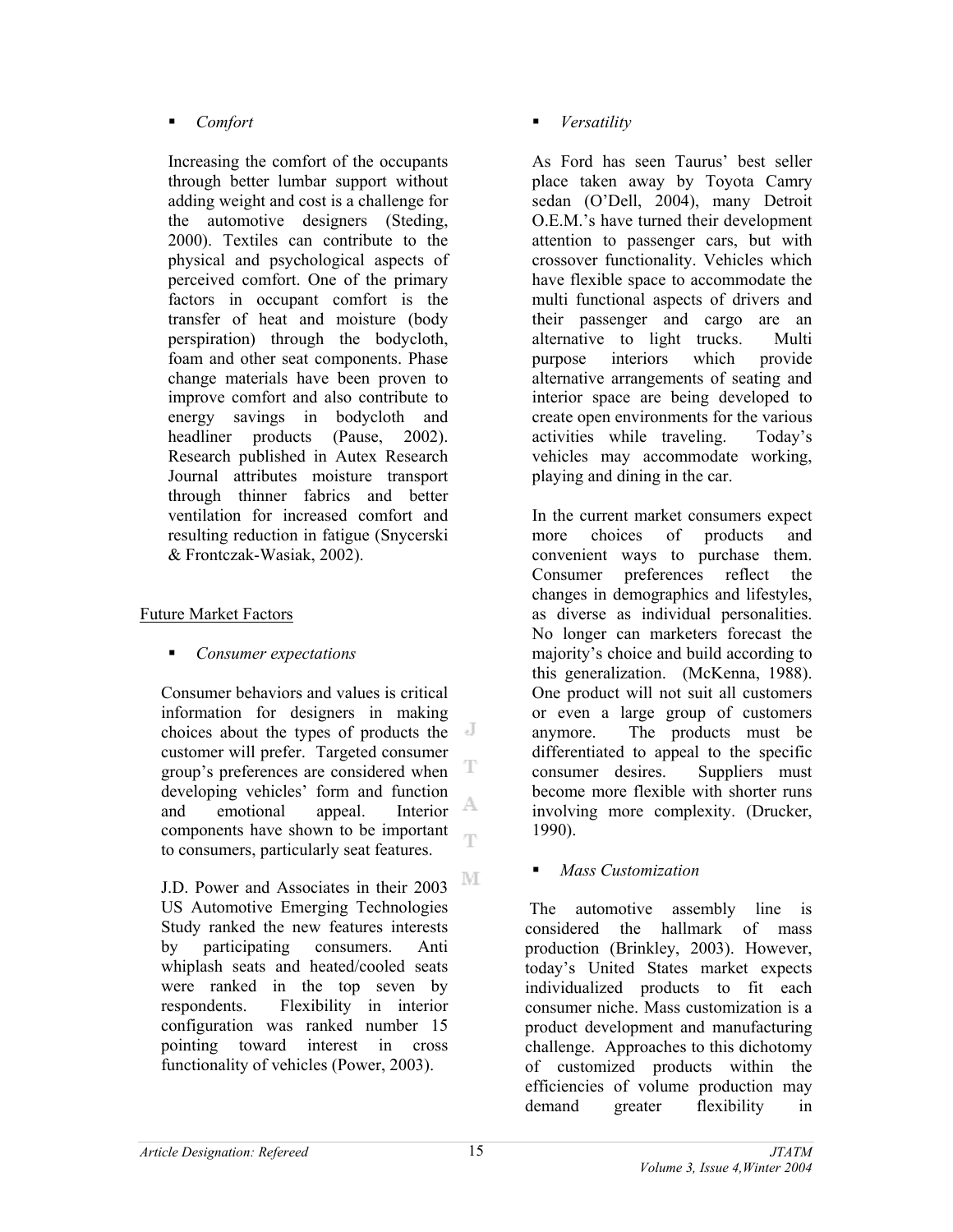manufacturing processes. The consumer may have a limited number of choices beyond the standard options. Some experts believe that the answer is to develop multiple vehicles and variations from a single platform or vehicle base (Korth, 2003). A new version of the modular approach with more component sharing will need to be distinguished from earlier homogenization of products.

Spring suggested that this modularity is critical in realizing the value of mass customization. Products should be "custom designed" in configuring modular units rather than "custom built" (Spring, 2002).

Manufacturers may have to change paradigms and accept smaller runs as the norm. Product development processes will need to be streamlined in order to respond to consumer choices. Ultimately, the interface with the consumer will need to be more direct and aligned with the physical or virtual dealership.

In the evolving digital age, more drivers are expecting to bring the interactive ease of the home and office into their transportation decisions and ownership experience. According to the Office for the Study of Transportation at the T University of Michigan, 62% new car buyers use Internet in making purchasing A. decisions (Flynn, 2002).

*Designing the Experience* 

M Consumers expect safe and reliable products. However they also prefer products that make their lives easier. As the driver population ages, the expectation is for more convenience in all aspects of their lifestyle. The experience of purchasing, owning and using your vehicle over time determines the consumers' satisfaction with the product. It is part of the designer's role to enhance that experience through comfort, color, style, and craftsmanship.

Consumers express strong feelings about vehicle ownership and the psychographics involved in this relationship are considered important by vehicle designers.

## *Connecting Man and Machine to the World*

The vehicle as the tool of "connectivity" for drivers and passengers to their lives wherever they travel. "Telematics" is described as the "technology that delivers information and mobile services wirelessly into cars". This provides not only features that are considered added value to the vehicle but in effect, differentiates the brand (Pang, 2001) p. 24.

This technology is seen as a growth area for both the O.E.M. and the service provider. The many facets of communication, infotronics and entertainment during travel time are seen as a significant opportunity. The forecasts by various research studies vary on figures for hardware and services revenues in the next five years. However, in 2001 The Strategis Group forecasted 17 million cars and light trucks will be equipped with a telematics product by year end 2005 (Pang, 2001). This may be an optimistic prediction considering those 17 million vehicles will need to be in production before summer of 2004 to be in the market by that date.

 O.E.M.'s and technology companies like Nokia, or Verizon and their suppliers are partnering to develop innovative new systems to provide information and entertainment in vehicles. As new materials are sought to facilitate this technology, textiles or fibrous composites are being considered. The key of this feature will be to provide connectivity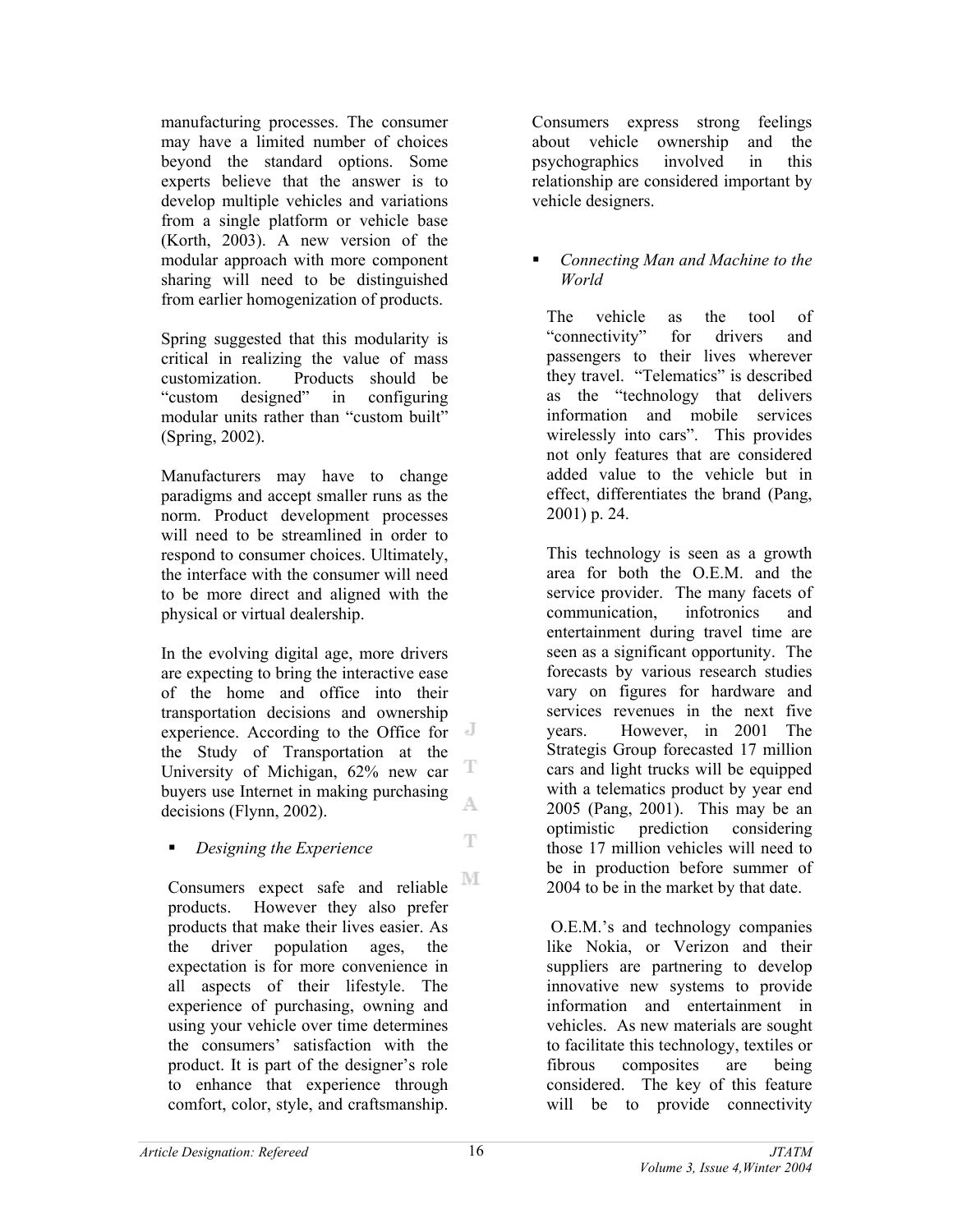without distracting the driver, adding weight or complexity to use. The role smart or electro textiles may play in the telematics technology is the focus of continuing research and development.

In considering the future of transportation, these issues are reflected in the challenges to vehicle designers of the future. The Interior Motives design brief for its 2004 Student Design award includes such themes as enhancing the driving experience through well-designed interiors for comforting the occupants, technological connectivity, and individualizing the interior using new materials and processes (Interior Motives, 2004). The reinterpretation of these issues for future consumers and the creative resolutions of these design problems are certain to shape tomorrow's personal transport.

## Summary

 The development of human transport is, at its core, the design of the interface between man and machine. Designers who can<br>integrate the canabilities and I integrate the capabilities advantages of textiles will be enhancing the future of product T innovation for tomorrow's travelers. A Color, pattern, texture, and interior craftsmanship will continue to be ηn employed to upgrade the perception and experience of quality in a **NT** vehicle.

The cycle for new product development will become more demanding for value added products to efficiently supply the world markets. The O.E.M. concerns and consumer needs can be the opportunities for new innovations from the supply base. Product developers must respond to this demand with greater flexibility and speed. Cost reductions will remain a part of the

design brief and in the overall corporate strategies of all suppliers.

If development decisions are made and controlled by any one point in the supply chain with limited interaction between seat designers and fabric suppliers, opportunities to shorten lead times, improve quality and improve products will be minimized. If these interactions are competitive rather than collaborative, new products and processes may take more time and cost in coming to the consumer. Global communication and collaboration between supplier, manufacturer, dealer and end consumer will allow for greater flexibility in providing new products and services to the market.

# **References:**

AAIA FACTBOOK 2002/2003*, US Motor Vehicle Aftermarket 2001, www.aiaa.org.* 

Adanur, Sabit (1995). Wellington Sears Handbook of Industrial Textiles, Lancaster, Pa., p.496.

Artunc, H, Bouzaidi, A., & Weinsdorfer, H. (2001, September) Development of polyester yarns with low oligomer content for automotive upholstery fabrics, *Chemical Fibers International*, Vol. 51, p. 277. Automotive News Data Center (2004). US car and light truck sales Dec,  $& 12$  months, Retrieved on Jan. 15, 2004 from [http://www.autonews.com/datacenter.cms.](http://www.autonews.com/datacenter.cms)

Bandyopadhyay, Jayanta, Sprague, David A. (2003, March). Total quality management in an automotive supply chain in the United States. *International Journal of Management*, Vol. 20, (1), p. 17.

Barker, R.L.(2002). From fabric hand to thermal comfort: The evolving role of objective measurements in explaining human comfort response to textiles*, International Journal of Clothing Science and Technology*. Bradford: Vol. 14, (3/4), p. 181.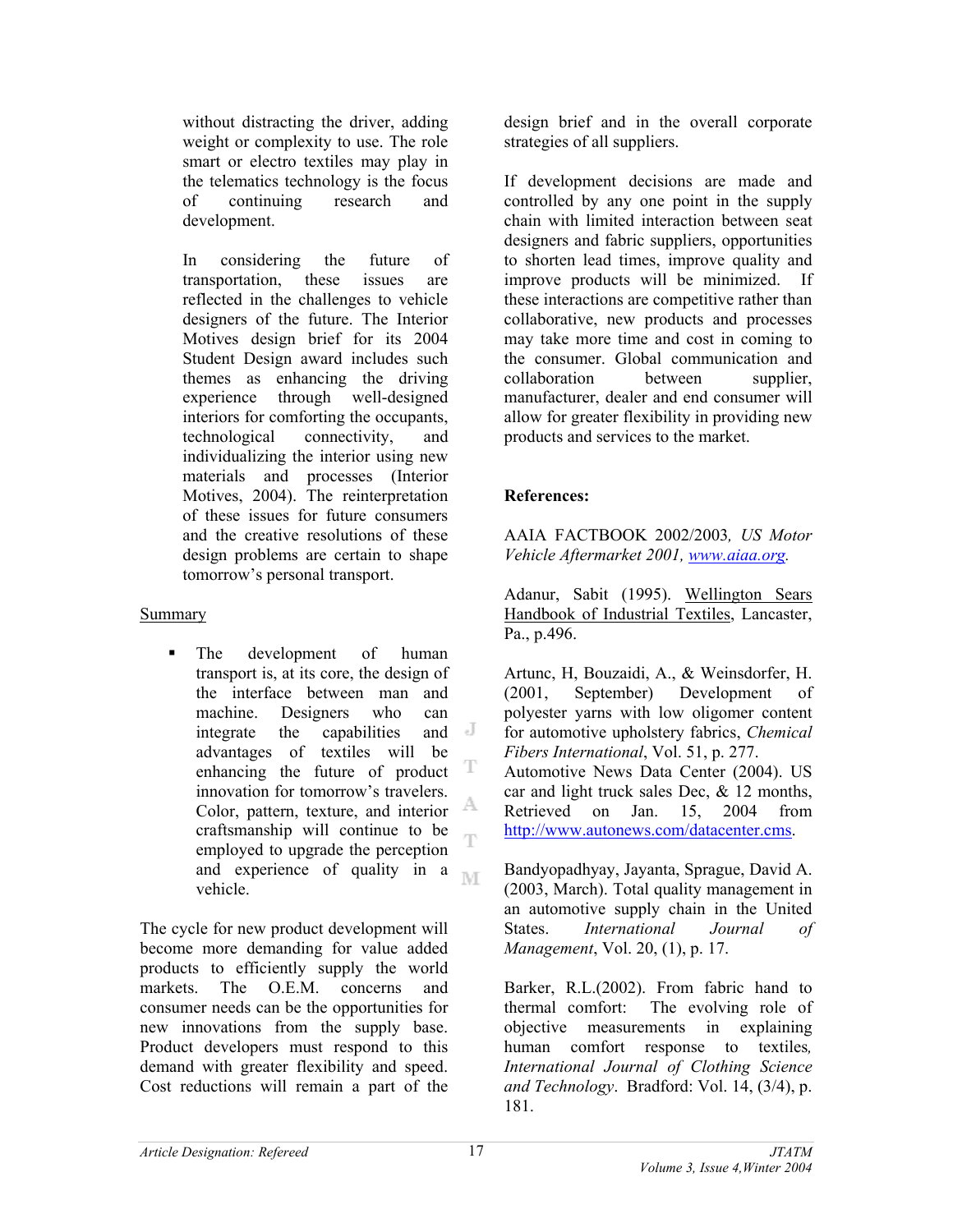BBC NEWS, (2004). US carmakers losing out to Japan. Retrieved on Jan. 10, 2004 from [http://newsvote.bbc.co.uk.](http://newsvote.bbc.co.uk)

Boehme, P., Haerri, P., Johnson, P., & McGarrie, J. (1998). Innovations in automotive textile colorations, Textile Finishing, Melliand International (3), p. 197.

Brinkley, Douglas, 2003. Wheels for the World, Viking Press.

Desmarteau, K. & Meadows, S. (2004, February). Facing change, customization: auto interiors firms seek flexibility. *Bobbin Magazine*, Vol. 41, (6), p. 41.

Di-Natale, D. (2004). Asian car makers storm into Europe, *BBC News*, Retrieved on Jan. 2, 2004 from <http://newsvote.bbc.co.uk>

Drucker, P. (1990). The emerging theory of manufacturing, Markets of One*, Harvard Business Review,* Boston, Ma.

Flynn, M., Belzowski, B., M. & Haas, S. (2002). E-CRM and the automotive industry: focusing on the customer, Office for the Study of Automotive Transportation, Ann Arbor, Michigan.

Fung, W. (1998, July 15). Present and future technical requirements of automotive fabrics, *Proceedings of World Textile Congress*, Huddersfield, England.

Fung, W. & Hardcastle, M. (2001). Textiles in Automotive Engineering, Woodhead Publishing Ltd., Cambridge, England.

Gross, E. (2000). Polymer maker debuts fiber made from corn, *Textile World*, Vol. 150, (2), p. 76.

Gunnarsson, A. & Shishoo, R. (2002). International Newsletter, *Technical Textiles*, p. 31-32.

*Inside Automotives International*, (1997). Car seating Fabrics – suppliers and trends, *Automotive Seating Review*, p 28-37.

*Interior Motives Magazine* (2003). Student Design Awards, competition design brief. Retrieved December 20, 2003 from www.interiormotivesawards.com

International Organization for Standardization (1996). *Quality System Requirements – QS 9000,* p. 16-19.

*Knitting Technology (2003).* Making-up, challenge: textiles in automotives. Iss. 1-2, p. 43.

Korth, K. (2003, October). Platform reductions vs. demands for specialization*. Automotive Design & Production Magazine*. Cincinnati: Vol. 115, Issue10, p. 14.

Leeke, G. (2003). Lear Corporation. Personal Interview.

Lockwood, T. (2001, Fall). Designing automobiles for global value: ten market trends, *Design Management Institute Journal*, Vol. 12, No. 4.

*Melliand International* (1998, September). Automotive textiles from knitted fabrics. p. 182-183.

McKena, R. (1998). Marketing in an age of diversity, Markets of One, Harvard Business Review Book, Boston, Ma.

O'Dell, J. (2004, January 24). Toyota cuts in front of Ford as No. 2, *Los Angeles Times*.

Pang, C. (2001, February). Show me the market, *Auto Interiors*, p.25.

Pause, B. (2002, March). Driving more comfortably with phase change materials, International Newsletters, *Technical Textiles International*. p. 24-28.

Powell, N. (2003, September). Mass customization in transportation textiles

J

T

A.

T

M